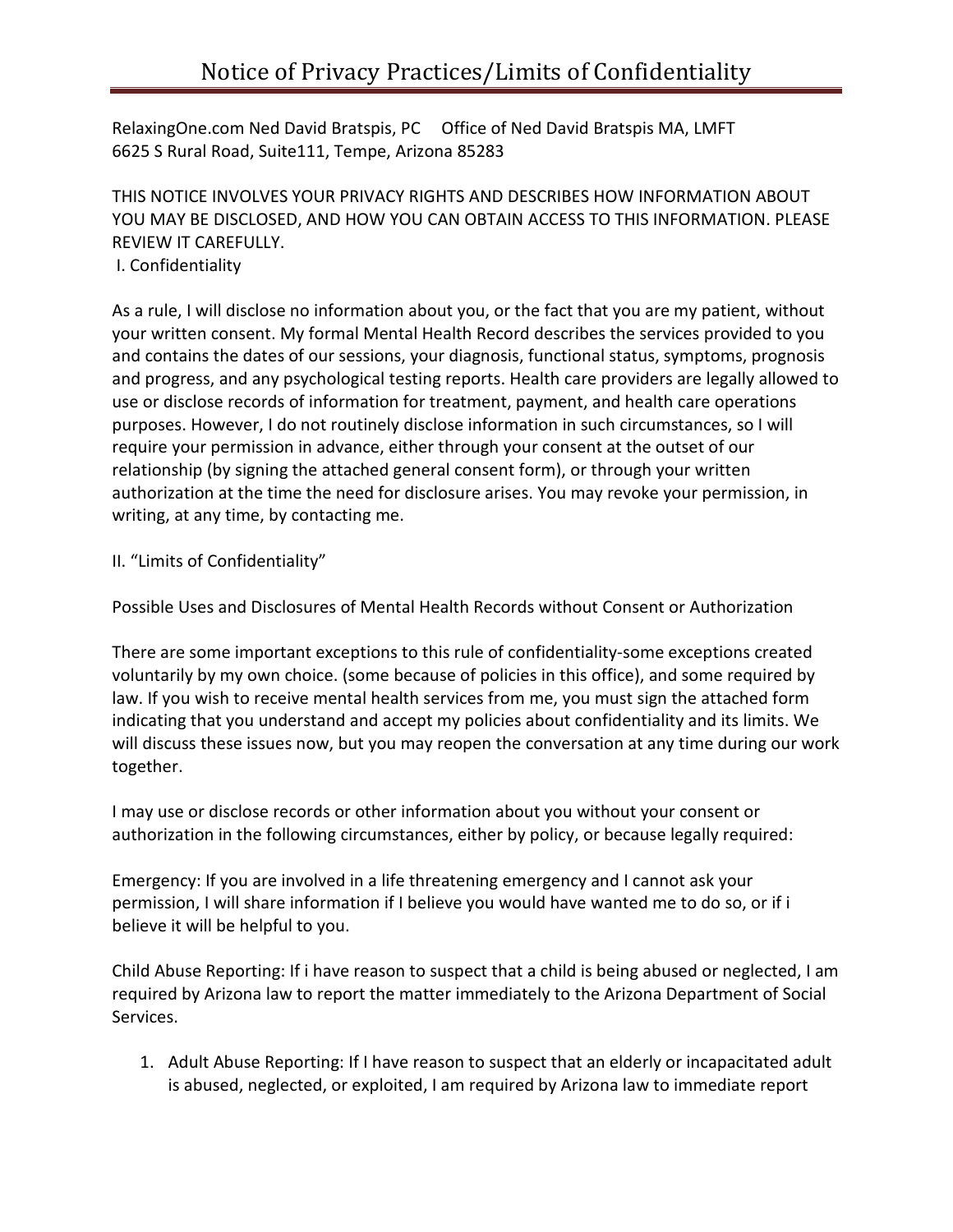and provide relevant information to the Arizona Department of Welfare or Social Service.

Health Oversight: Arizona law requires that Marriage Family Therapists report misconduct by a health care provider of their own profession. By policy, I also reserve the right to report misconduct by health care providers of other professions. By law, if you describe unprofessional conduct by another mental health provider of any profession, I am required to explain to you how to make such a report. If you are yourself a health care provider, I am required by law to report to your licensing board that you are in treatment with me if i believe your condition places the public at risk. Arizona Licensing Boards have the power, when necessary, to subpoena relevant records in investigating a complaint or provider incompetence or misconduct.

Court Proceedings: If you are involved in a court proceeding and a request is made for information about your diagnosis and treatment and the records thereof, such information is privileged under state law, and I will not release information unless you provide written authorization or a judge issues a court order. If I receive a subpoena for records or testimony, I will notify you so you can file a motion to quash (block) the subpoena. However, while awaiting a judge's decision, I am required to place said records in a sealed envelope and provide them to the Clerk of Court. In Arizona civil court cases, therapy information is not protected by patienttherapist privilege in child abuse cases, in cases in which your mental health is an issue, or in any case in which the judge deems the information to be "necessary for the proper administration of justice." In criminal cases, Arizona has no statute granting therapist-patient privilege, although records can sometimes be protected on another basis. Protections of privilege may not apply if i do an evaluation for a third party or where the evaluation is court ordered. You will be informed in advance if this is the case.

Serious Threat to Health or Safety: Under Arizona law, if I am engaged in my professional duties and you communicate to me a specific and immediate threat to cause serious bodily injury or death, to an identified or to an identifiable person, and i believe you have the intent and ability to carry out that threat immediately, or imminently, I am legally required to take steps to protect third parties. These precautions may include 1) warning the potential victim(s), or the parent or guardian of the potential victim(s) if under 18, 2) notifying a law enforcement officer, or 3) seeking your hospitalization. By my own policy, I may also use or disclose medical information about you when necessary to prevent an immediate, serious threat to your own health and safety. If you become a party in a civil commitment hearing, I can be required to provide your records to the magistrate, your attorney or guardian ad litem, a CSB evaluator, or law enforcement officer, whether you are a minor or an adult.

Workers Compensation: If you file a worker's compensation claim, I am required by law, upon request, to submit your relevant mental health information to you, your employer, the insurer, or a certified rehabilitation provider.

Other use and disclosures of information, not covered by this notice or by the laws that apply to me will be made only with your written permission. (as determined in the HIPAA "Final Rule.")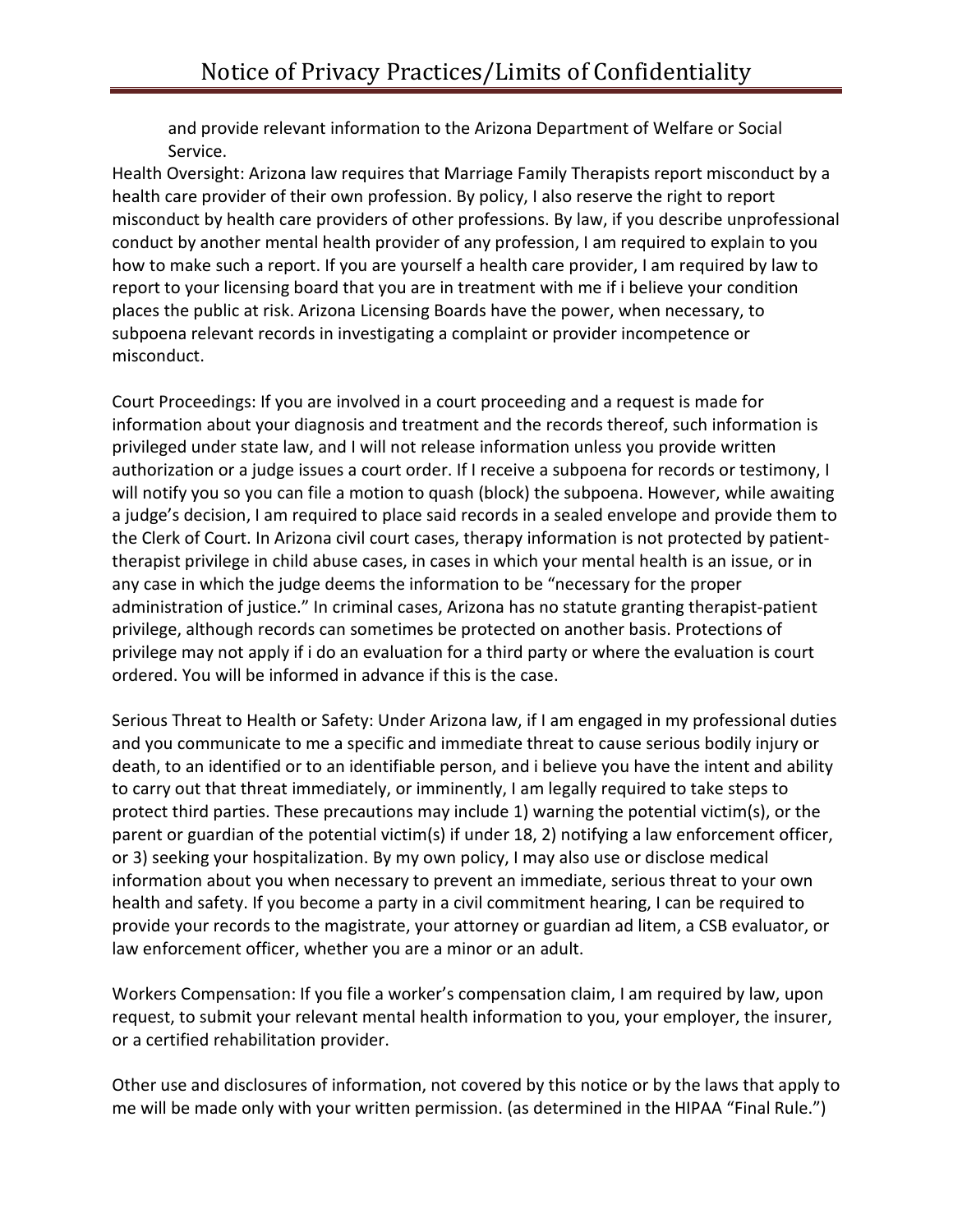III. Patient's Rights and Provider's Duties:

Right to Request Restrictions-You have the right to request restrictions on certain uses and disclosures of protected health information about you. You also have the right to request a limit on the medical information I disclose about you to someone who is involved in your care or the payment of your care. If you ask me to disclose information to another party, you may request that I limit the information I disclose. However, I am not required to agree to a restriction you request. To request restrictions, you must make your request in writing, and tell me: 1) what information you want to limit; 2) whether you want to limit my use, disclosure or both; and 3) to whom you want the limits to apply.

Right to Receive Confidential Communications by Alternative means and at Alternative Locations- You have the right to request and receive confidential communications of PHI by alternative means and locations. (For example, you may not want a family member to know that you are seeing me. Upon your request, I will send bills or correspondence to another address. You may request that I contact you only at work or that I do not leave voice mail messages). To request alternative communications, you must make your request in writing, specifying how or where you wish to be contacted.

Right to Accounting of Disclosures-You generally have the right to receive an accounting of disclosures of PHI for which you have neither provided consent nor authorization (as described in section III of this Notice). On your written request, I will discuss with you the details of the accounting process.

Right to Inspect and Copy-In most cases, you have the right to inspect and copy your medical and billing records. To do this, you must submit your request in writing. If you request a copy of the information, I may charge you a fee for the costs of copying and mailing. I may deny your request to inspect and copy in some circumstances. I may refuse to provide you access to certain psychotherapy notes or to information compiled in reasonable anticipation of, or use in, a civil, criminal or administrative proceeding.

Right to Amend-if you feel that protected health information I have about you is incorrect or incomplete, you may ask me to amend the information. To request an amendment, your request must be made in writing, and submitted to me. In addition, you must provide a reason that supports your request. I may deny your request if you ask me to amend information that: 1) was not created by me; I will add your request to the information record; 2) is not part of the medical information kept by me; 3) it is not part of the information which you would be permitted to inspect and copy; 4) is accurate and complete.

Right to copy of this notice-You have the right to a paper copy of this notice. You may ask me to give you a copy of this notice at any time. Changes to this notice: I reserve the right to change my policies and/or to change this notice, and to make the changed notice effective for medical information I already have about you as well as any information I receive in the future. The notice will contain the effective date. A new copy will be given to you or posted on my website,